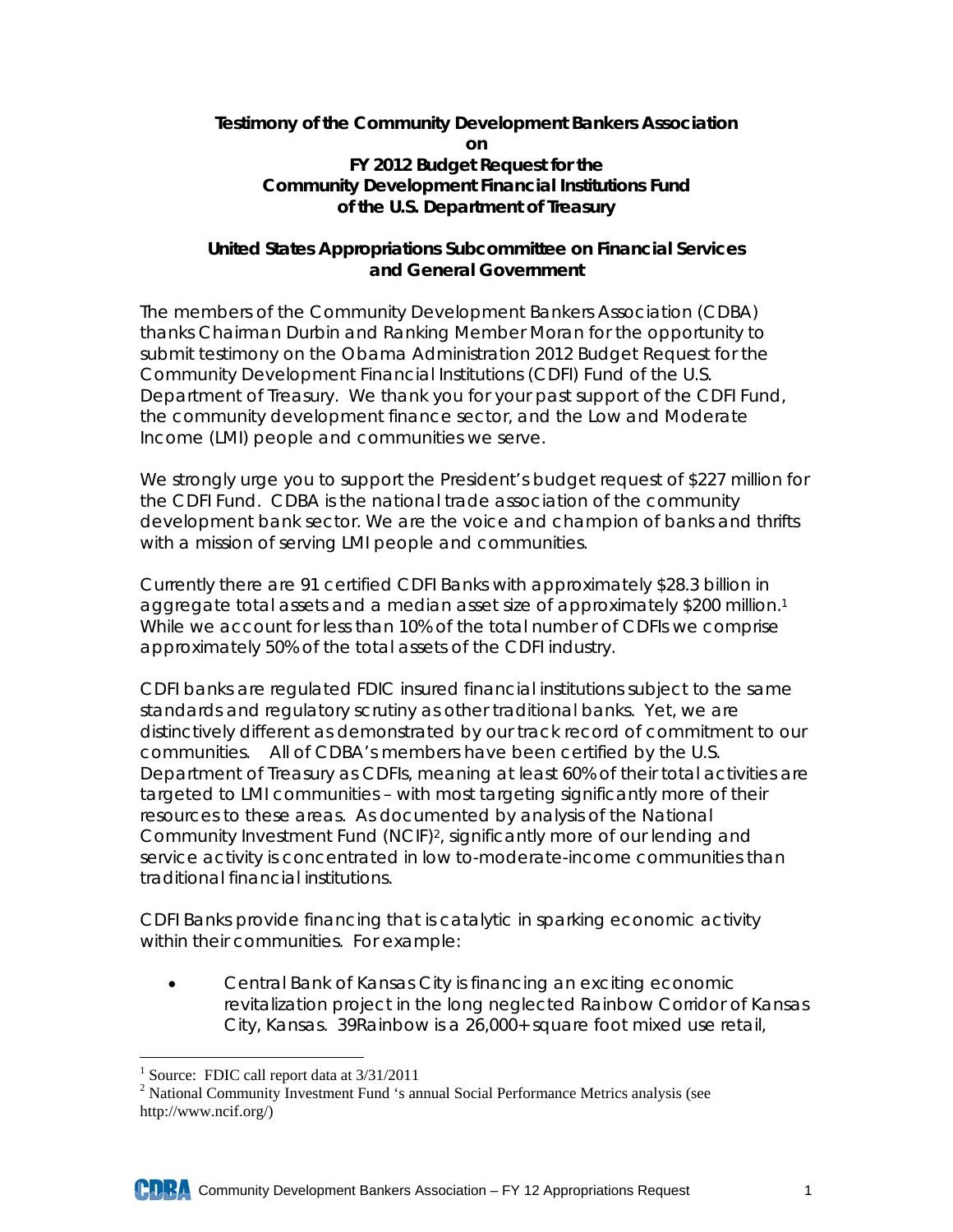residential and hotel development that will create hundreds of jobs and serve as an anchor to spark the revitalization of the surrounding neighborhood. The project has strong civic support with the City of Kansas City (KS) and State of Kansas providing tax and development incentives to promote investment in the urban core.

- Pan American Bank helped the Velez family grow their small wholesale seafood business -- which serves food product retailers in Chicagoland. Pan American financed El Ray Seafood's expansion to larger facility and it has now grown to employ 8 people.
- International Bank of Chicago enabled the Trinh family to expand their tofu and bean sprout production business through a loan to buy a warehouse in a low income Chicago neighborhood. The business couldn't fully respond to customer demand due to the limited size of their facility. Now settled into their new facility, they have just hired 2 additional employees.
- Southern Bancorp helped stabilize and expand Strohm Manufacturing located in Clarksdale, Mississippi, one of the poorest counties in the South. Following the death of the founder and increasing global competition, Strohm struggled to stay in business. Southern Bancorp helped restructure this family business' debt and provided them with a line of credit. Strohm now employs 10 people.

Illinois is home to 43 certified CDFIs -- of which 16 are CDFI banks. Illinois CDFIs have received over \$115.5 million in support from the CDFI Fund since 1996. This Federal money has been absolutely critical to combating long term poverty, unemployment, and social ills of too many Illinois communities and citizens. Loss of -- or reductions in -- funding for the CDFI Fund will have a direct and immediate impact on our ability to serve our communities and facilitate economic recovery and job creation.

Since 1996, hundreds of CDFIs and banks have participated in the programs of the CDFI Fund. The programs of the CDFI Fund have a proven, documented track record of creating impact and have become invaluable in helping banks find ways to serve credit markets and communities that otherwise might not be served. The programs of the CDFI Fund use very modest public resources to leverage large amounts of private dollars. Analysis by the Treasury Department estimates that the leverage factor is as high as 20 to 1. This finding makes the CDFI Fund one of the smartest investments of Federal resources to solve some of the nation's most critical economic problems. The CDFI Fund is truly one of the Federal government's best market-based strategies for leveraging and channeling needed resources to our most challenged communities.

CDBA wholeheartedly supports all of the CDFI Fund's programs. The CDFI Fund's Bank Enterprise Awards (BEA) Program is particularly important to CDFI banks and the communities they serve; it supports new investment in CDFIs of all types and